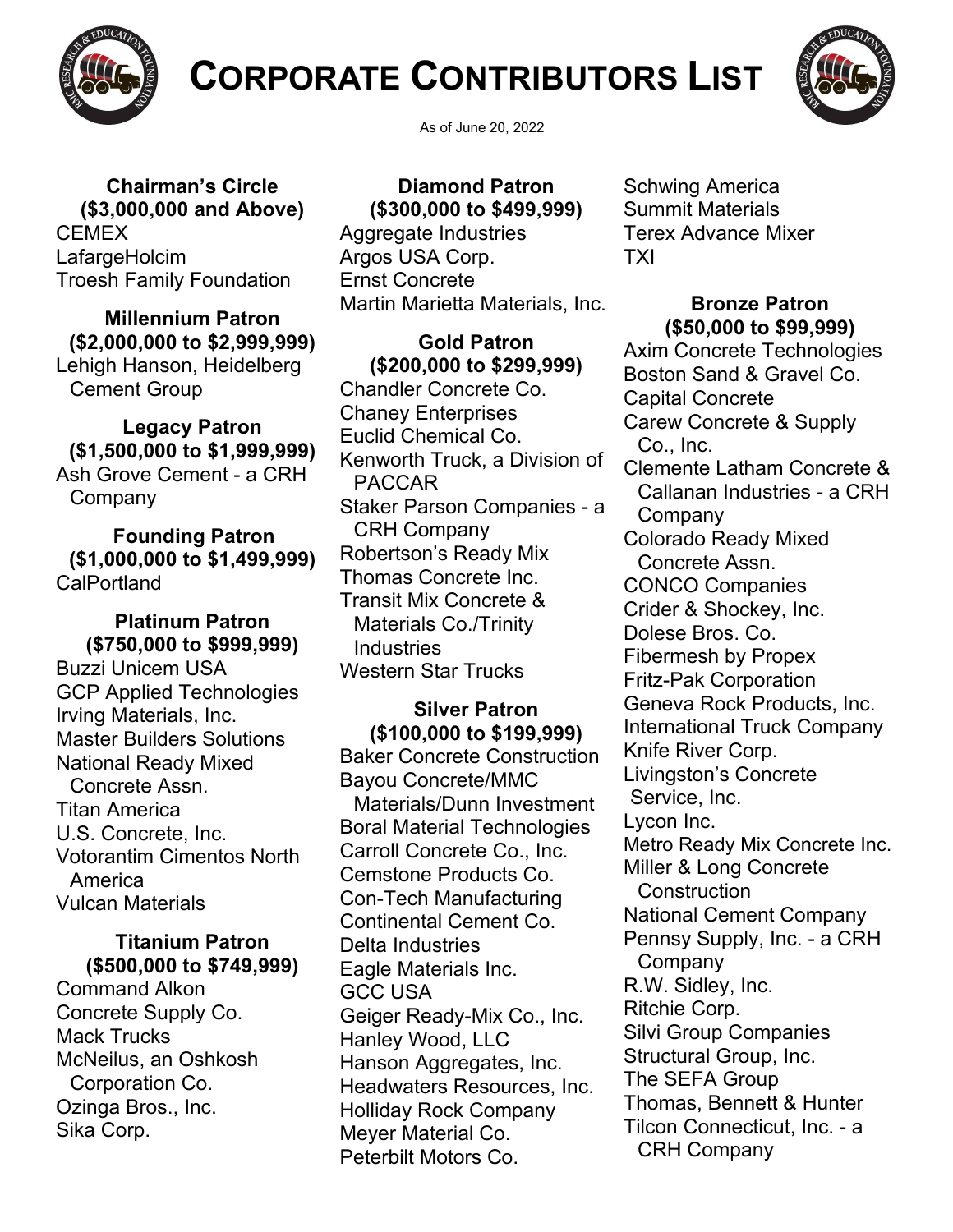Trimble Construction **Logistics** Wakefield Materials Co.

#### **Supporting Patron (\$25,000 to \$49,999)**

Admixtures, Inc. American Concrete Products - Truck Mixer Manufacturers a CRH Company Anderson Concrete Assn. of New York City Concrete Producers Beck Industrial Berks Products Corp. Boral Industries CarbonCure Technologies Carolinas Ready Mixed Concrete Assn. Central Pre-Mix Concrete Co. (a CRH Company) Centre Concrete Co. Concrete Supply of Topeka Continental Mixers Davis Colors Drake Ferrara Bros. **FiveCubits** Florida Independent Concrete & Associated Products, Inc. Flynn Group Giant Cement Holding, Inc. Jenna Concrete Corp. Kentucky Concrete Assn. L.M. Scofield Co. Manatt's, Inc. Mapei Corporation Maryland Ready Mix Concrete Association Michelin North America Power Kleen Ready Mix USA Roebuck Consulting Group Salt River Materials Group

Schuster Concrete Ready Mix

Solomon Colors

Inc. Clawson Concrete Co. CON-E-CO Construction Service – CS-MA LLC Consumers Concrete Corp. CTE Associates Erie Strayer Co. Estabrook Assembly Services, Inc. Federal Materials Co., Inc. Florida Concrete & Products Assn. Four Corners Materials - a CRH Company

Central Concrete Supermix,

Somero Enterprises, Inc. Southern Concrete Materials

Stephens Mfg. Co, Inc.

Van-Smith Concrete Co. United Companies - a CRH

Amtec Meter & Controls Arkansas Ready Mixed Concrete Assn. ATS-USA, LLC

B&B Concrete Co., Inc. Breckenridge Material Co. Buckeye Ready-Mix, LLC California Construction and Industrial Materials Assn.

Castrol Heavy Duty

**Lubricants** 

**Sustaining Patron (\$10,000 to \$24,999)** Aggregate & Ready Mix Assn.

Spurlino Materials

Teichert Readymix

Systech, Inc.

Assn.

**Bureau** 

Company

of Minnesota Alby Materials, Inc. All Star Transit Mix

Texas Aggregates & Concrete Illinois Ready Mixed Georgia Ready Mixed Concrete Assn. GivenHansco Inc. Grooms Equipment Harrod Concrete & Stone Co. Hawkeye Ready Mix Concrete Assn. Insulating Concrete Forms Manufacturers Association Iowa Ready Mixed Concrete Assn./ Iowa Concrete Paving Assn. Kansas Ready Mixed Concrete Assn. King's Material, Inc. The L. Suzio Concrete Co. Maricopa Ready Mix Maschmeyer Concrete Co. Massachusetts Concrete & Aggregate Producers Assn. Michigan Concrete Assn. Midway Sterling Truck Center Mississippi Concrete Assn. Missouri Concrete Assn. Mobley Concrete Company Monarch Cement Company Nebraska Concrete & Aggregates Assn. NRMCA OES/BAC **Committees** Ohio Concrete Assn. Outback Materials Pennsylvania Aggregate & Concrete Assn. Ready Mixed Concrete Assn. of Ontario Riverbend Materials - a CRH Company Ruttura & Sons Construction Co. Shamrock Materials, Inc. Sioux Corporation Smith's Ready Mix, Inc. Southern Nevada Concrete & Aggregates Assn. Stoneway Concrete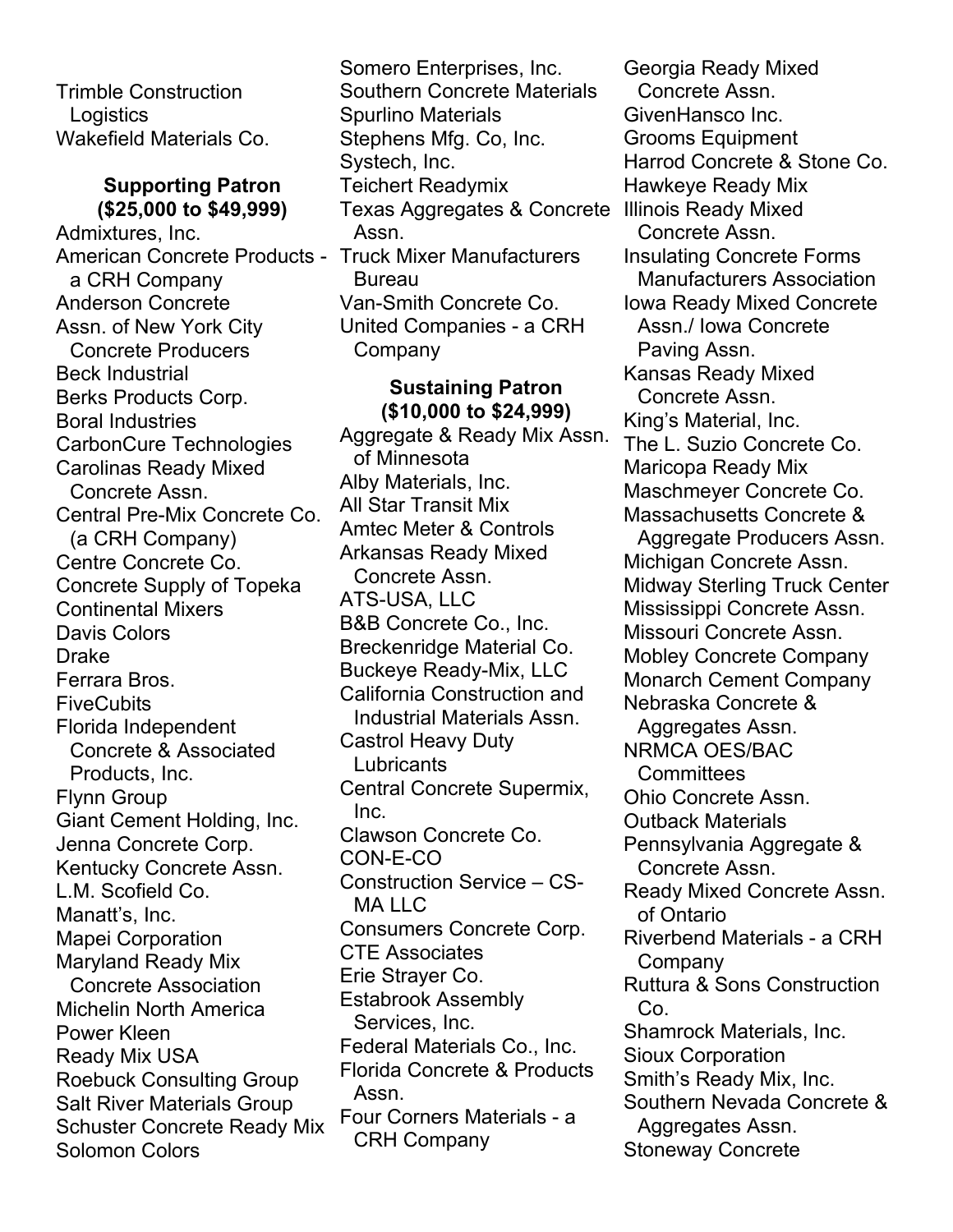Strata Corporation Tennessee Concrete Assn. Truck Mixer Manufacturers Bureau TMW Systems, Inc. Unicon Concrete Vince Hagan Co. Virginia Ready-Mixed Concrete Assn. Zonar Systems

## **Champion Patron (\$5,000 to \$9,999)**

All Ohio Ready Mix - a CRH **Company** Allison Transmission American Cement Company Arps Red-E-Mix, Inc. ASTEC Industries Atlantic Concrete Co., Inc. Builders Supply Co., Inc. Coast Counties Truck & Equipment Co. Concrete Materials Cummins, Inc. Durafiber, Inc. Enviro-Port, Inc. Felton Bros. Transit Mix, Inc. Florida East Coast Industries Greenhill Concrete Indiana Ready Mixed Concrete Assn. Interstate Concrete - a CRH Company London Machinery, Inc. Merts, Inc. Setzer Properties Swope & Associates, Inc. Telluride Gravel - a CRH **Company** Utah Ready Mixed Concrete Assn. Washington Aggregates & Concrete Assn. Waycor - a CRH Company Weldon Concrete Co. Wisconsin Ready Mixed

Concrete Assn. Ziegler Caterpillar

## **Sponsoring Patron (\$1,000 to \$4,999)**

AGC of Utah - Concrete Council Aggregate & Cement Trucking, LLC B&B Excavating, Inc. - a CRH **Company** Basic Industries BURNCO USA C & W Manufacturing and Sales Co. Capitol Aggregates, Inc. Cement and Concrete Products Industry of Hawaii CMW Equipment Coast 2 Coast, Inc. Concrete **Chipping** ConcreteBC Concrete Plants, Inc. Concrete Promotion Council of Northern California Connecticut Ready Mixed Concrete Assn. Delaware Valley Concrete Evans Construction Co. - a CRH Company Helena Sand & Gravel - a CRH Company Hills Materials Co. - a CRH **Company** Hilltop Companies Howlin Concrete Inc. Intermountain Construction & Materials - a CRH Company Kenan Advantage Group, Inc. Knight's Redi-Mix Knox Companies/Silo Pros Inc. Kuert Concrete, Inc. Mack Truck Sales of Charlotte/Nashville Maryland Chapter of ACI Miles Sand & Gravel

**Company** Minnesota Concrete Council New Jersey Concrete & Aggregate Assn. Newington Concrete Corp. Northern New England Concrete Promotion Assn. Razorback Concrete Company Requordit Inc. Resource Management **Associates** Reynolds Trucking Co. S.B. Cox Ready Mix Shumaker Industries, Inc. Stonemont Solutions, Inc. Sysdyne Technologies UBS Financial Services United Materials LLC Wayne Concrete Wells Fargo Insurance Services Woburn Redi Mix Concrete

## **Friends of the Foundation (Up to \$999)**

A-1 Block Altaview Concrete, Inc. Argonics, Inc. Arrow Concrete Co. (WV) Arrow Magnolia International, LP Banc of America Leasing BARD Materials Bell Concrete Products B.E.T.-ER Mix Blalock Ready Mix Brasfield & Gorrie Buckeye Building Fibers, LLC Capital Concrete Co. (NE) Carolina CAT Carolina Sunrock LLC **Caterpillar** Central Carolina Concrete CeraTech Chapman Concrete Products Climate Earth, Inc.